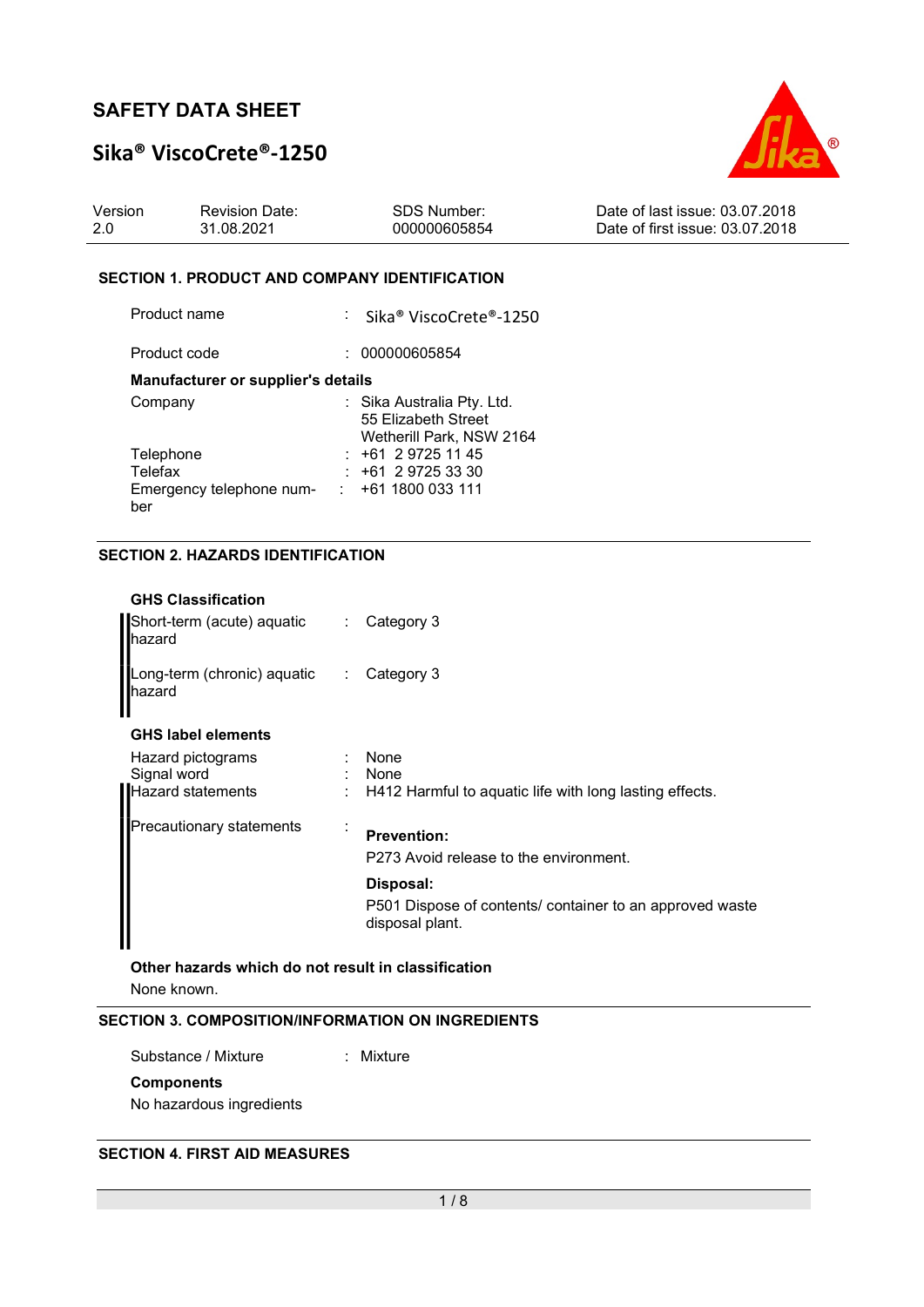# Sika® ViscoCrete®-1250



| Version<br>2.0 |                         | <b>Revision Date:</b><br>31.08.2021                    | <b>SDS Number:</b><br>000000605854                                                                                                                                 | Date of last issue: 03.07.2018<br>Date of first issue: 03.07.2018 |  |
|----------------|-------------------------|--------------------------------------------------------|--------------------------------------------------------------------------------------------------------------------------------------------------------------------|-------------------------------------------------------------------|--|
|                | General advice          |                                                        | No hazards which require special first aid measures.                                                                                                               |                                                                   |  |
|                | If inhaled              |                                                        | Move to fresh air.                                                                                                                                                 |                                                                   |  |
|                | In case of skin contact |                                                        | Take off contaminated clothing and shoes immediately.<br>Wash off with soap and plenty of water.                                                                   |                                                                   |  |
|                | In case of eye contact  |                                                        | Flush eyes with water as a precaution.<br>Remove contact lenses.<br>Keep eye wide open while rinsing.                                                              |                                                                   |  |
|                | If swallowed            |                                                        | Clean mouth with water and drink afterwards plenty of water.<br>Do not give milk or alcoholic beverages.<br>Never give anything by mouth to an unconscious person. |                                                                   |  |
|                | delayed                 | Most important symptoms<br>and effects, both acute and | No known significant effects or hazards.<br>See Section 11 for more detailed information on health effects<br>and symptoms.                                        |                                                                   |  |
|                | Notes to physician      |                                                        | Treat symptomatically.                                                                                                                                             |                                                                   |  |

### SECTION 5. FIREFIGHTING MEASURES

|                  | Suitable extinguishing media : Use extinguishing measures that are appropriate to local cir-<br>cumstances and the surrounding environment. |
|------------------|---------------------------------------------------------------------------------------------------------------------------------------------|
| ucts             | Hazardous combustion prod- : No hazardous combustion products are known                                                                     |
| ods              | Specific extinguishing meth- : Standard procedure for chemical fires.                                                                       |
| for firefighters | Special protective equipment : In the event of fire, wear self-contained breathing apparatus.                                               |

#### SECTION 6. ACCIDENTAL RELEASE MEASURES

| tive equipment and emer-<br>gency procedures             |    | Personal precautions, protec-: For personal protection see section 8.                                      |
|----------------------------------------------------------|----|------------------------------------------------------------------------------------------------------------|
| Environmental precautions                                | t. | No special environmental precautions required.                                                             |
| Methods and materials for<br>containment and cleaning up |    | Wipe up with absorbent material (e.g. cloth, fleece).<br>Keep in suitable, closed containers for disposal. |

## SECTION 7. HANDLING AND STORAGE

|                    | Advice on protection against : Normal measures for preventive fire protection. |
|--------------------|--------------------------------------------------------------------------------|
| fire and explosion |                                                                                |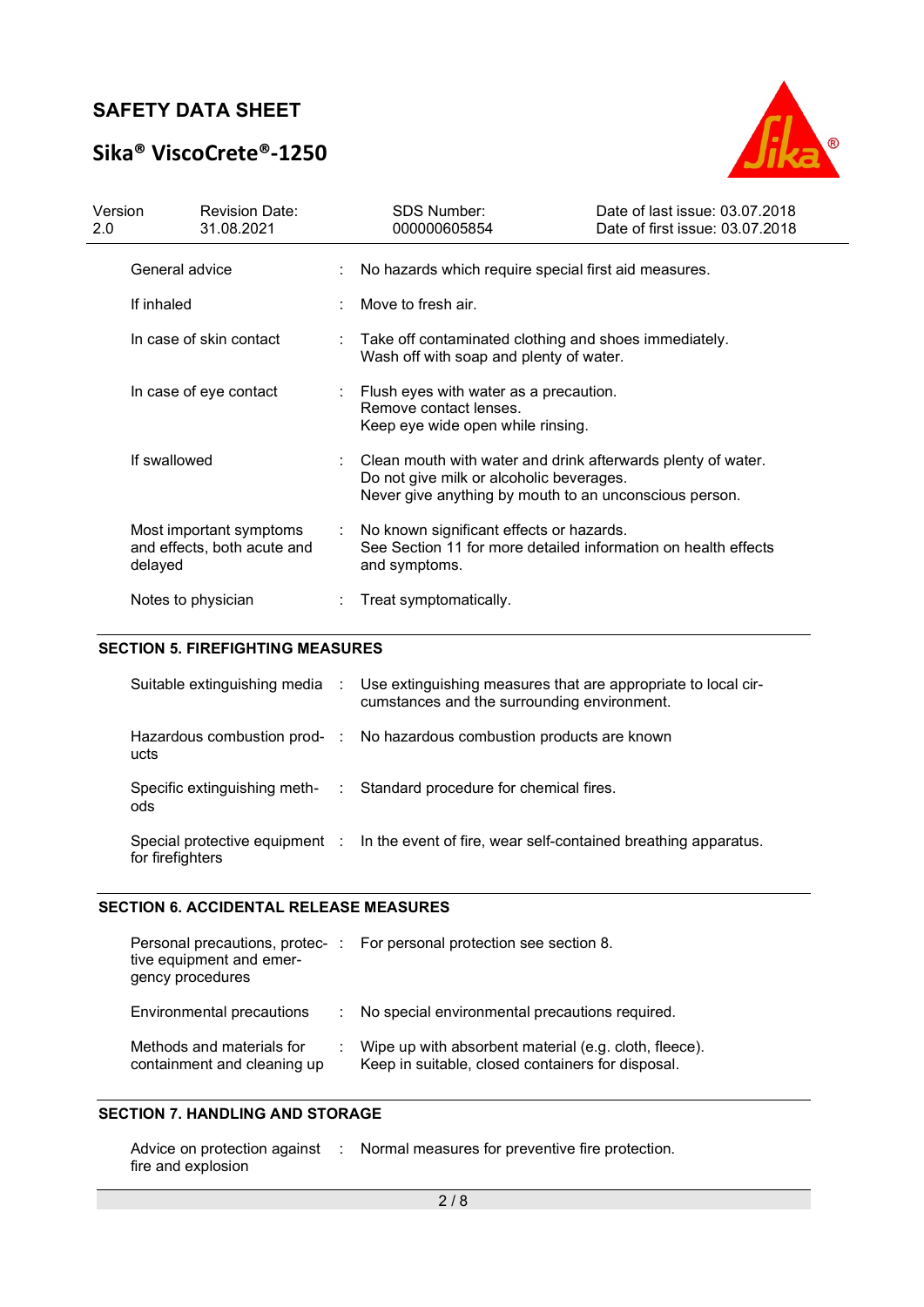# Sika® ViscoCrete®-1250



| Version<br>2.0 |                    | <b>Revision Date:</b><br>31.08.2021 | <b>SDS Number:</b><br>000000605854                                                                                                                    | Date of last issue: 03.07.2018<br>Date of first issue: 03.07.2018 |
|----------------|--------------------|-------------------------------------|-------------------------------------------------------------------------------------------------------------------------------------------------------|-------------------------------------------------------------------|
|                |                    | Advice on safe handling             | For personal protection see section 8.<br>No special handling advice required.<br>Follow standard hygiene measures when handling chemical<br>products |                                                                   |
|                | Hygiene measures   |                                     | When using do not eat or drink.<br>When using do not smoke.                                                                                           |                                                                   |
|                |                    | Conditions for safe storage         | Keep container tightly closed in a dry and well-ventilated<br>place.<br>Store in accordance with local regulations.                                   |                                                                   |
|                | Materials to avoid |                                     | No special restrictions on storage with other products.                                                                                               |                                                                   |

## SECTION 8. EXPOSURE CONTROLS/PERSONAL PROTECTION

### Components with workplace control parameters

Contains no substances with occupational exposure limit values.

| Appropriate engineering<br>controls |                | Use adequate ventilation and/or engineering controls to pre-<br>vent exposure to vapours.                                                                                                                                                                                                                                |
|-------------------------------------|----------------|--------------------------------------------------------------------------------------------------------------------------------------------------------------------------------------------------------------------------------------------------------------------------------------------------------------------------|
| Personal protective equipment       |                |                                                                                                                                                                                                                                                                                                                          |
| Respiratory protection              |                | : No special measures required.<br>Respirator selection must be based on known or anticipated<br>exposure levels, the hazards of the product and the safe<br>working limits of the selected respirator.                                                                                                                  |
| Hand protection                     |                | Chemical-resistant, impervious gloves complying with an<br>approved standard should be worn at all times when handling<br>chemical products if a risk assessment indicates this is nec-<br>essary.<br>Follow AS/NZS 1337.1<br>Recommended: Butyl rubber/nitrile rubber gloves.<br>Contaminated gloves should be removed. |
| Eye protection                      |                | Safety glasses                                                                                                                                                                                                                                                                                                           |
| Skin and body protection            | $\mathbb{R}^n$ | Protective clothing (e.g. safety shoes, long-sleeved working<br>clothing, long trousers)<br>Follow AS 2210:3                                                                                                                                                                                                             |

## SECTION 9. PHYSICAL AND CHEMICAL PROPERTIES

| Appearance      | ÷      | liquid            |
|-----------------|--------|-------------------|
| Colour          | ٠      | brown             |
| Odour           | $\sim$ | characteristic    |
| Odour Threshold | t.     | No data available |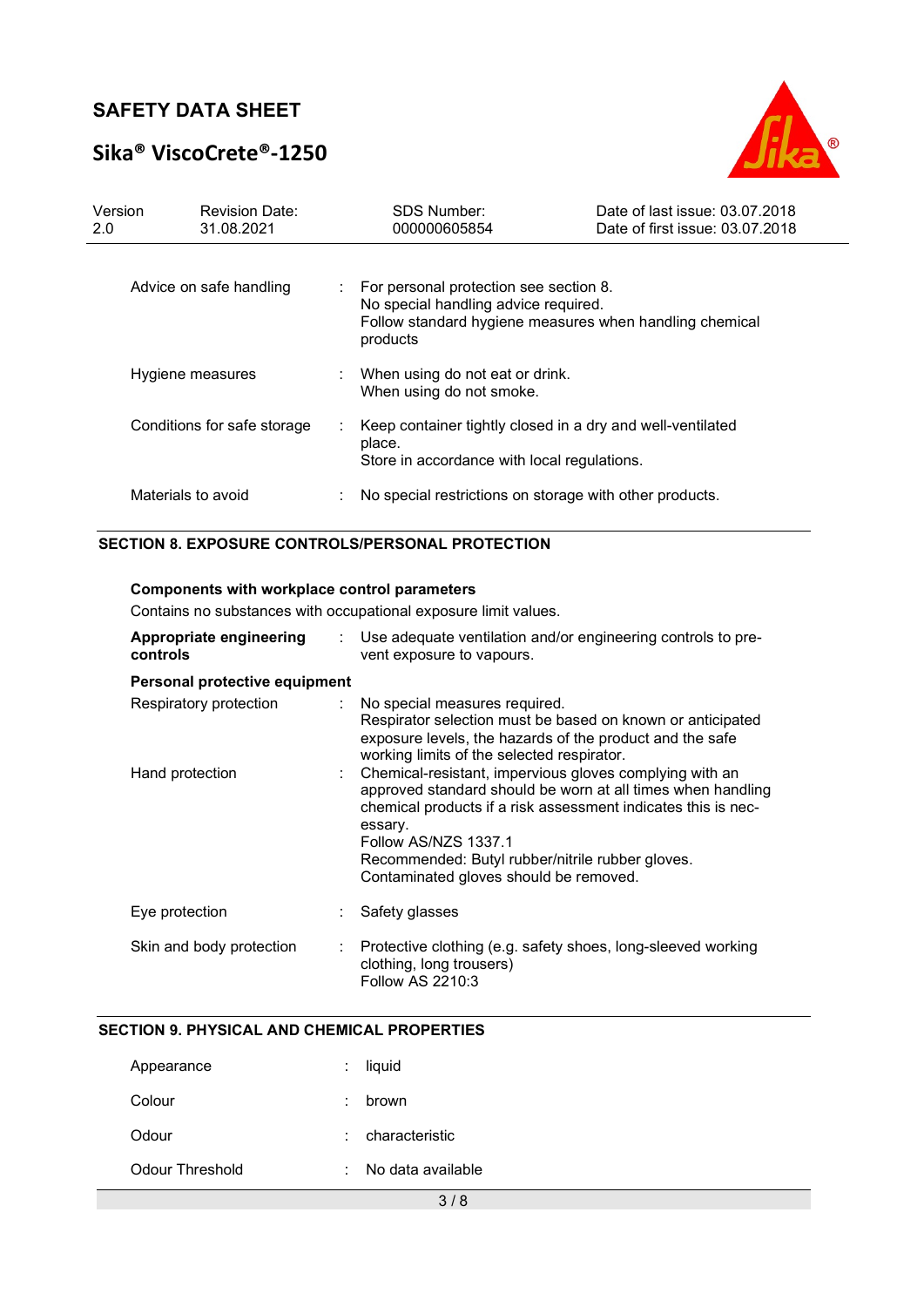# Sika® ViscoCrete®-1250



| Version<br>2.0 |                    | <b>Revision Date:</b><br>31.08.2021 |    | <b>SDS Number:</b><br>000000605854                                                                                                                                      | Date of last issue: 03.07.2018<br>Date of first issue: 03.07.2018 |
|----------------|--------------------|-------------------------------------|----|-------------------------------------------------------------------------------------------------------------------------------------------------------------------------|-------------------------------------------------------------------|
|                |                    |                                     |    |                                                                                                                                                                         |                                                                   |
|                | pH                 |                                     |    | ca. 3                                                                                                                                                                   |                                                                   |
|                | point              | Melting point/range / Freezing :    |    | No data available                                                                                                                                                       |                                                                   |
|                |                    | Boiling point/boiling range         |    | No data available                                                                                                                                                       |                                                                   |
|                | Flash point        |                                     |    | Not applicable                                                                                                                                                          |                                                                   |
|                | Evaporation rate   |                                     |    | No data available                                                                                                                                                       |                                                                   |
|                |                    | Flammability (solid, gas)           |    | No data available                                                                                                                                                       |                                                                   |
|                | flammability limit | Upper explosion limit / Upper       | ÷. | No data available                                                                                                                                                       |                                                                   |
|                | flammability limit | Lower explosion limit / Lower :     |    | No data available                                                                                                                                                       |                                                                   |
|                | Vapour pressure    |                                     |    | 23 hPa                                                                                                                                                                  |                                                                   |
|                |                    | Relative vapour density             |    | No data available                                                                                                                                                       |                                                                   |
|                | Density            |                                     |    | ca. 1.07 g/cm3 (20 °C (68 °F))                                                                                                                                          |                                                                   |
|                | Solubility(ies)    | Water solubility                    |    | soluble                                                                                                                                                                 |                                                                   |
|                |                    | Solubility in other solvents        | ÷  | No data available                                                                                                                                                       |                                                                   |
|                |                    | Partition coefficient: n-           |    | No data available                                                                                                                                                       |                                                                   |
|                | octanol/water      | Auto-ignition temperature           |    | No data available                                                                                                                                                       |                                                                   |
|                |                    | Decomposition temperature           | ÷  | No data available                                                                                                                                                       |                                                                   |
|                | Viscosity          | Viscosity, dynamic                  |    | No data available                                                                                                                                                       |                                                                   |
|                |                    | Viscosity, kinematic                |    | No data available                                                                                                                                                       |                                                                   |
|                |                    | <b>Explosive properties</b>         |    | No data available                                                                                                                                                       |                                                                   |
|                |                    | Oxidizing properties                |    | No data available                                                                                                                                                       |                                                                   |
|                |                    | Volatile organic compounds          |    | Directive 2010/75/EU of 24 November 2010 on industrial<br>emissions (integrated pollution prevention and control)<br>Volatile organic compounds (VOC) content: 0.2% w/w |                                                                   |

### SECTION 10. STABILITY AND REACTIVITY

Reactivity **Reactivity** : No dangerous reaction known under conditions of normal use.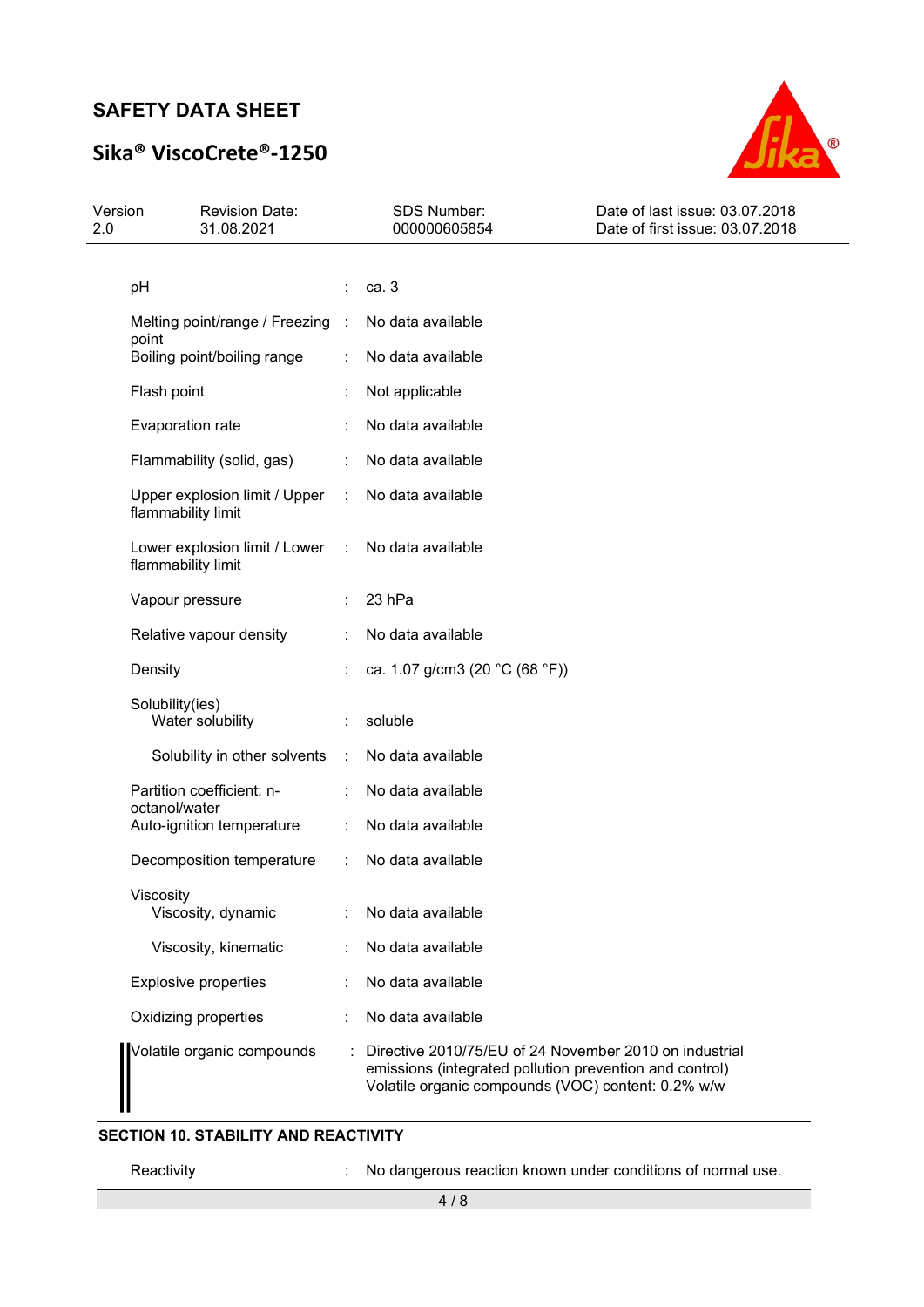# Sika® ViscoCrete®-1250



| Version<br>2.0 |                                                     | <b>Revision Date:</b><br>31.08.2021 |  | <b>SDS Number:</b><br>000000605854    | Date of last issue: 03.07.2018<br>Date of first issue: 03.07.2018 |
|----------------|-----------------------------------------------------|-------------------------------------|--|---------------------------------------|-------------------------------------------------------------------|
|                |                                                     |                                     |  |                                       |                                                                   |
|                | Chemical stability                                  |                                     |  | The product is chemically stable.     |                                                                   |
|                | tions                                               | Possibility of hazardous reac- :    |  | No hazards to be specially mentioned. |                                                                   |
|                | Conditions to avoid                                 |                                     |  | $\therefore$ No data available        |                                                                   |
|                |                                                     | Incompatible materials              |  | see section 7.                        |                                                                   |
|                | No decomposition if stored and applied as directed. |                                     |  |                                       |                                                                   |

### SECTION 11. TOXICOLOGICAL INFORMATION

### Acute toxicity

Not classified based on available information.

#### Skin corrosion/irritation

Not classified based on available information.

#### Serious eye damage/eye irritation

Not classified based on available information.

#### Respiratory or skin sensitisation

#### Skin sensitisation

Not classified based on available information.

#### Respiratory sensitisation

Not classified based on available information.

#### Chronic toxicity

#### Germ cell mutagenicity

Not classified based on available information.

### **Carcinogenicity**

Not classified based on available information.

## Reproductive toxicity

Not classified based on available information.

## STOT - single exposure

Not classified based on available information.

## STOT - repeated exposure

Not classified based on available information.

### Aspiration toxicity

Not classified based on available information.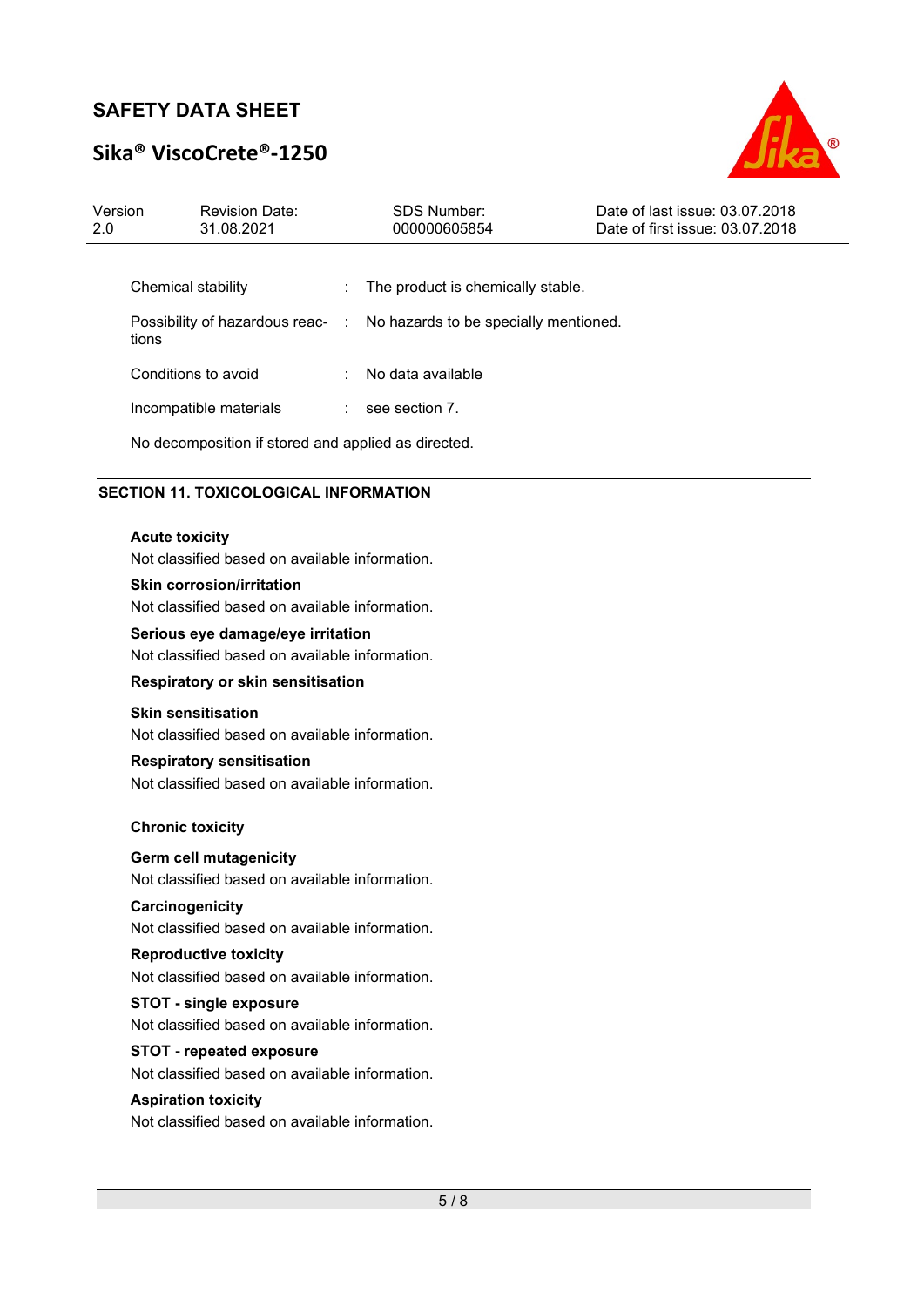# Sika® ViscoCrete®-1250



| Version<br>2.0  | <b>Revision Date:</b><br>31.08.2021       | <b>SDS Number:</b><br>000000605854             | Date of last issue: 03.07.2018<br>Date of first issue: 03.07.2018 |  |  |
|-----------------|-------------------------------------------|------------------------------------------------|-------------------------------------------------------------------|--|--|
|                 | <b>SECTION 12. ECOLOGICAL INFORMATION</b> |                                                |                                                                   |  |  |
|                 |                                           |                                                |                                                                   |  |  |
|                 | <b>Ecotoxicity</b>                        |                                                |                                                                   |  |  |
|                 | No data available                         |                                                |                                                                   |  |  |
|                 | <b>Persistence and degradability</b>      |                                                |                                                                   |  |  |
|                 | No data available                         |                                                |                                                                   |  |  |
|                 | <b>Bioaccumulative potential</b>          |                                                |                                                                   |  |  |
|                 | No data available                         |                                                |                                                                   |  |  |
|                 | <b>Mobility in soil</b>                   |                                                |                                                                   |  |  |
|                 | No data available                         |                                                |                                                                   |  |  |
|                 | Other adverse effects                     |                                                |                                                                   |  |  |
| <b>Product:</b> |                                           |                                                |                                                                   |  |  |
| mation          | Additional ecological infor-              | : There is no data available for this product. |                                                                   |  |  |

#### SECTION 13. DISPOSAL CONSIDERATIONS

#### Disposal methods

Contaminated packaging : Empty containers should be taken to an approved waste handling site for recycling or disposal.

If potential for exposure exists refer to Section 8 for specific personal protective equipment.

### SECTION 14. TRANSPORT INFORMATION

#### International Regulations

UNRTDG Not regulated as a dangerous good

IATA-DGR Not regulated as a dangerous good

IMDG-Code Not regulated as a dangerous good

#### Transport in bulk according to Annex II of MARPOL 73/78 and the IBC Code

Not applicable for product as supplied.

#### National Regulations

## ADG

Not regulated as a dangerous good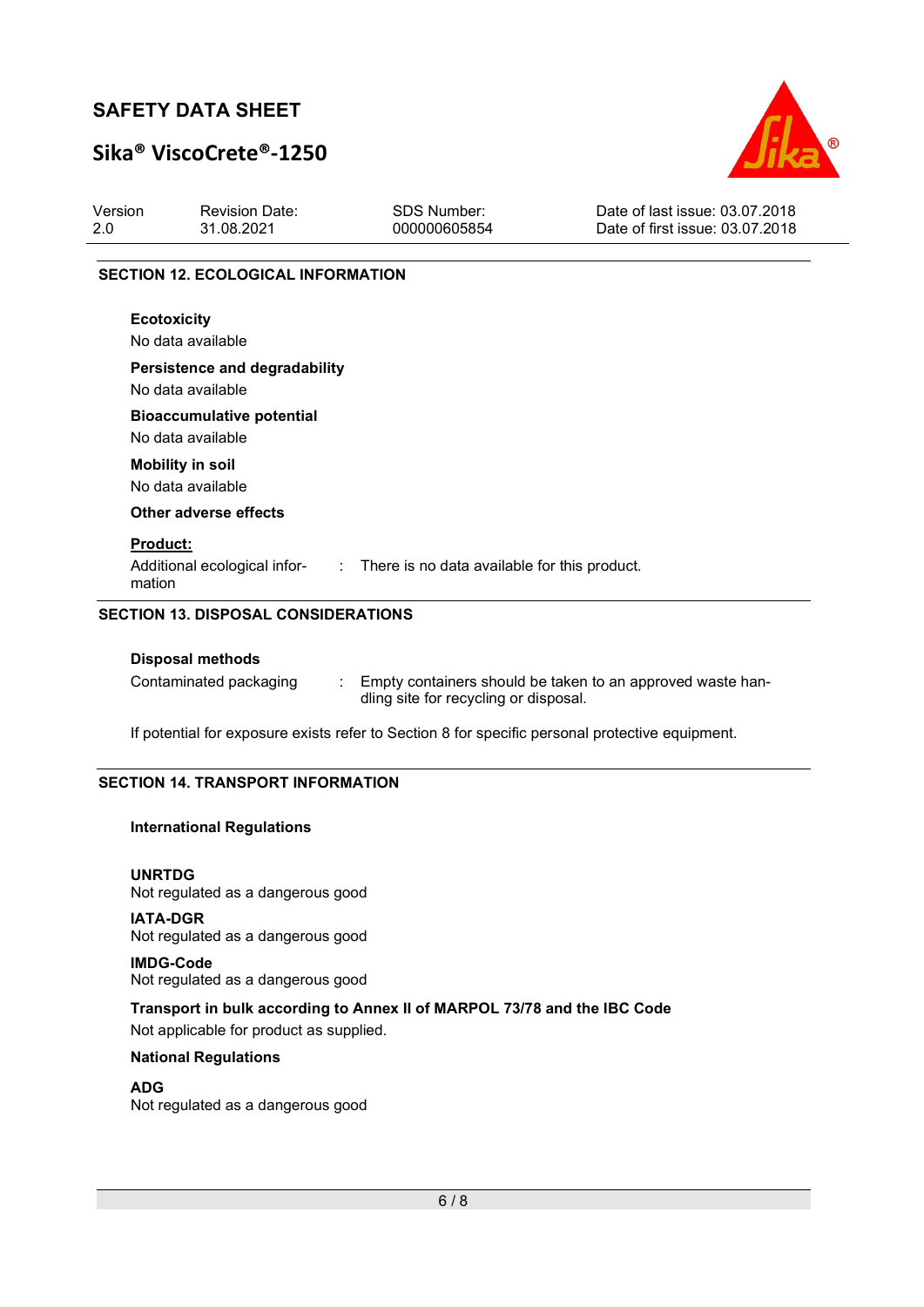## Sika® ViscoCrete®-1250



| Version | <b>Revision Date:</b> | SDS Number:  | Date of last issue: 03.07.2018  |
|---------|-----------------------|--------------|---------------------------------|
| 2.0     | 31.08.2021            | 000000605854 | Date of first issue: 03.07.2018 |
|         |                       |              |                                 |

#### SECTION 15. REGULATORY INFORMATION

#### Safety, health and environmental regulations/legislation specific for the substance or mixture Standard for the Uniform Scheduling of Medicines and Poisons : No poison schedule number allocated International Chemical Weapons Convention (CWC) Schedules of Toxic Chemicals and Precursors : Not applicable Prohibition/Licensing Requirements : There is no applicable prohibition, authorisation and restricted use requirements, including for carcinogens referred to in Schedule 10 of the model WHS Act and Regula-

#### The components of this product are reported in the following inventories:

AICS **Subset AICS** : On the inventory, or in compliance with the inventory

tions.

#### SECTION 16. OTHER INFORMATION

| <b>Revision Date</b><br>Date format     |  | 31.08.2021<br>dd.mm.yyyy                                                               |  |  |  |  |
|-----------------------------------------|--|----------------------------------------------------------------------------------------|--|--|--|--|
| <b>Full text of other abbreviations</b> |  |                                                                                        |  |  |  |  |
| <b>ADG</b>                              |  | Australian Dangerous Goods Code.                                                       |  |  |  |  |
| <b>ADR</b>                              |  | European Agreement concerning the International Carriage of<br>Dangerous Goods by Road |  |  |  |  |
| CAS                                     |  | <b>Chemical Abstracts Service</b>                                                      |  |  |  |  |
| <b>DNEL</b>                             |  | Derived no-effect level                                                                |  |  |  |  |
| <b>EC50</b>                             |  | Half maximal effective concentration                                                   |  |  |  |  |
| <b>GHS</b>                              |  | Globally Harmonized System                                                             |  |  |  |  |
| <b>IATA</b>                             |  | International Air Transport Association                                                |  |  |  |  |
| <b>IMDG</b>                             |  | International Maritime Code for Dangerous Goods                                        |  |  |  |  |
| LD50                                    |  | Median lethal dosis (the amount of a material, given all at                            |  |  |  |  |
|                                         |  | once, which causes the death of 50% (one half) of a group of<br>test animals)          |  |  |  |  |
| LC50                                    |  | Median lethal concentration (concentrations of the chemical in                         |  |  |  |  |
|                                         |  | air that kills 50% of the test animals during the observation<br>period)               |  |  |  |  |
| <b>MARPOL</b>                           |  | International Convention for the Prevention of Pollution from                          |  |  |  |  |
|                                         |  | Ships, 1973 as modified by the Protocol of 1978                                        |  |  |  |  |
| <b>OEL</b>                              |  | Occupational Exposure Limit                                                            |  |  |  |  |
| <b>PBT</b>                              |  | Persistent, bioaccumulative and toxic                                                  |  |  |  |  |
| <b>PNEC</b>                             |  | Predicted no effect concentration                                                      |  |  |  |  |
| <b>REACH</b>                            |  | Regulation (EC) No 1907/2006 of the European Parliament                                |  |  |  |  |
|                                         |  | and of the Council of 18 December 2006 concerning the Reg-                             |  |  |  |  |
|                                         |  | istration, Evaluation, Authorisation and Restriction of Chemi-                         |  |  |  |  |
|                                         |  | cals (REACH), establishing a European Chemicals Agency                                 |  |  |  |  |
| <b>SVHC</b>                             |  | Substances of Very High Concern                                                        |  |  |  |  |
|                                         |  |                                                                                        |  |  |  |  |